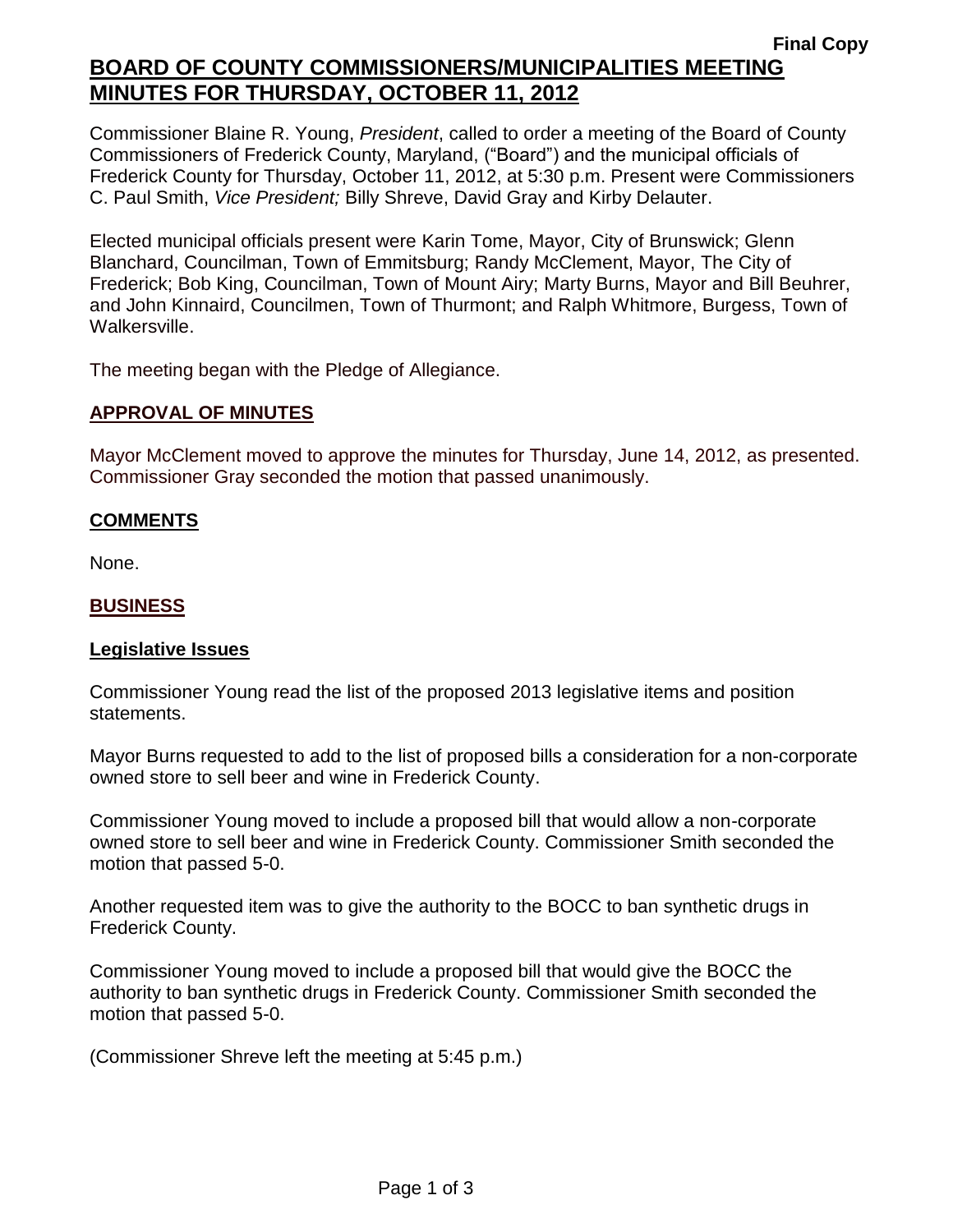# **2012 Proposed Frederick County Charter Board Update - Ken Coffey, 2011-2012 Charter Board Chairman**

Mr. Ken Coffey updated the elected officials regarding the proposed Frederick County Charter.

## **Discussion of Tax Equity and Tax Differential Issue – Regina Howell, Budget Office, Office of the County Manager**

Ms. Howell and Ms. Tanya Kauffman, Budget Office, Office of the County Manager, briefed the elected officials on the tax equity and tax differential issue.

### **Overview of the Everbridge Text Messaging Alert System – Seamus Mooney, Emergency Management Division**

Mr. Mooney gave an overview of the text messaging alert system available in Frederick County.

# **Update on Senate Bill 236 – Septic Tier Mapping – Jim Gugel, Community Development Division**

Mr. Gugel and Mr. Eric Soter, Community Development Division, updated the elected officials on the septic tier mapping requested by the Maryland Department of Planning.

# **Stormwater Issues for Municipalities – Shannon Moore, Community Development Division**

Ms. Moore briefed the elected officials on the water quality regulations that came from SB 236

### **COMMENTS**

Mayor Burns noted the 49<sup>th</sup> Annual Catoctin Colorfest would be held October 13 and 14, 2012.

Ms. Tome was congratulated for becoming Mayor of the City of Brunswick. It was noted the 80<sup>th</sup> Veterans Day parade would be held in Brunswick.

Commissioner Young provided an update on the proposed ordinance to delegate authority to a countywide chief of fire and rescue services.

Commissioner Gray noted the passing of Dr. Winnie Palmer, a member of the Frederick County Sustainability Commission.

### **PUBLIC COMMENTS**

• George Rudy